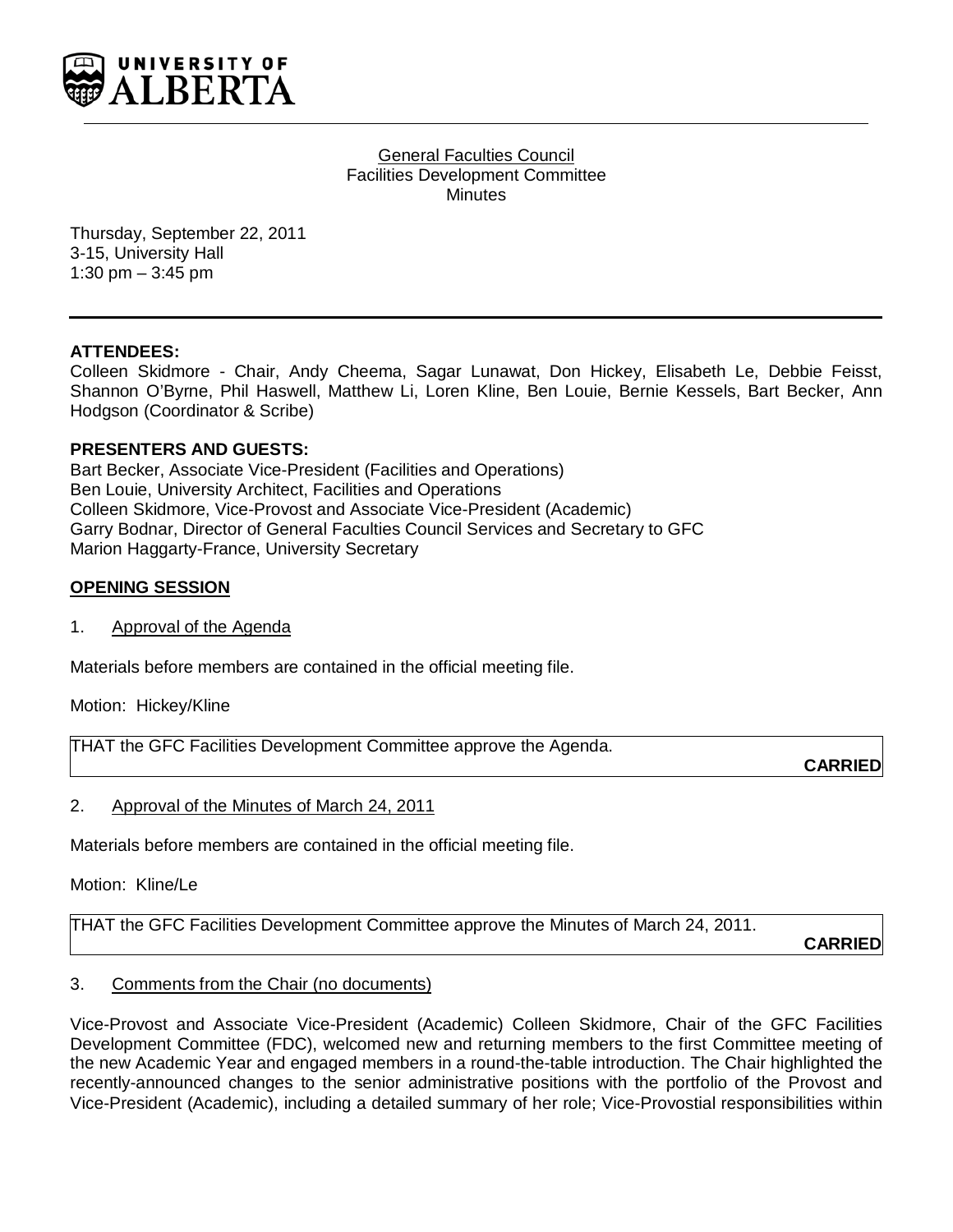the Provost's suite; and the new appointments of Vice-Provosts Bill Connor (to June 30, 2012) and Murray Gray (effective January, 2012). Dr Skidmore added that the Vice-President (Facilities and Operations), Mr Don Hickey, has agreed to stand for a third term of office, leading to the establishment of the Advisory Review Committee, to be chaired by the President; this committee, she noted, will conduct its review in the latter part of November, 2011. Additionally, Dr Skidmore provided brief comments on a number of issues of general interest for members.

### 4. Orientation and Kick-off

*Presenters:* Colleen Skidmore, Vice-Provost and Associate Vice-President (Academic); Marion Haggarty-France, University Secretary; Garry Bodnar, Director of General Faculties Council Services and Secretary to GFC; Bart Becker, Associate Vice-President (Facilities and Operations); Ben Louie, University Architect, (Facilities and Operations)

Purpose of the Proposal: To provide a high-level orientation to members of the GFC Facilities Development Committee on the work they will undertake while serving on this GFC Standing Committee.

### *Discussion:*

The Chair introduced the concept of the orientations for GFC Standing Committee members. Representing University Governance, Marion Haggarty-France, University Secretary, then welcomed the members to the new Academic Year and provided a general introduction of university governance. Joining Ms Haggarty-France in the overview, Garry Bodnar, Secretary to General Faculties Council, segued into a formal orientation to members, aided by a web-based presentation, highlighting the following: the *Post-Secondary Learning Act*; various GFC and GFC Standing Committee Terms of Reference; samples of GFC FDC Agendas, Minutes, and Outlines of Issue; and other relevant governance resource documentation.

Dr Skidmore provided a high-level summary on the 2011 Comprehensive Institutional Plan (CIP), which combines five to six chapters – including one termed the 'Academic Chapter' – rolled into one master document for annual reporting purposes to the Provincial Government, noting that planning for the preparation of the 2012 CIP is now underway.

Associate Vice-President (Facilities and Operations) Bart Becker provided as part of the orientation a section tailored to the Facilities and Operations portfolio as it relates to GFC FDC, highlighting the role of planning documents such as the University Long Range Development Plan, its appendices, and its amendments; Sector Plans (identifying the Community Relations web-site); and Business Plans. Mr Becker included a summary of the Planning and Design process, the Capital Plan (as embedded within the CIP), the University of Alberta On-Line Policies and Procedures (UAPPOL) Space Management Policy (and related Procedures), and the Capital Projects process.

Ben Louie, University Architect, provided members with an overview of the Office of the University Architect (OUA) and reviewed the Facility Alteration Request (FAR) processes.

# **DISCUSSION ITEMS**

# 5. Edmonton Clinic South Pedway

Materials before members are contained in the official meeting file.

*Presenter:* Ben Louie, University Architect, Facilities and Operations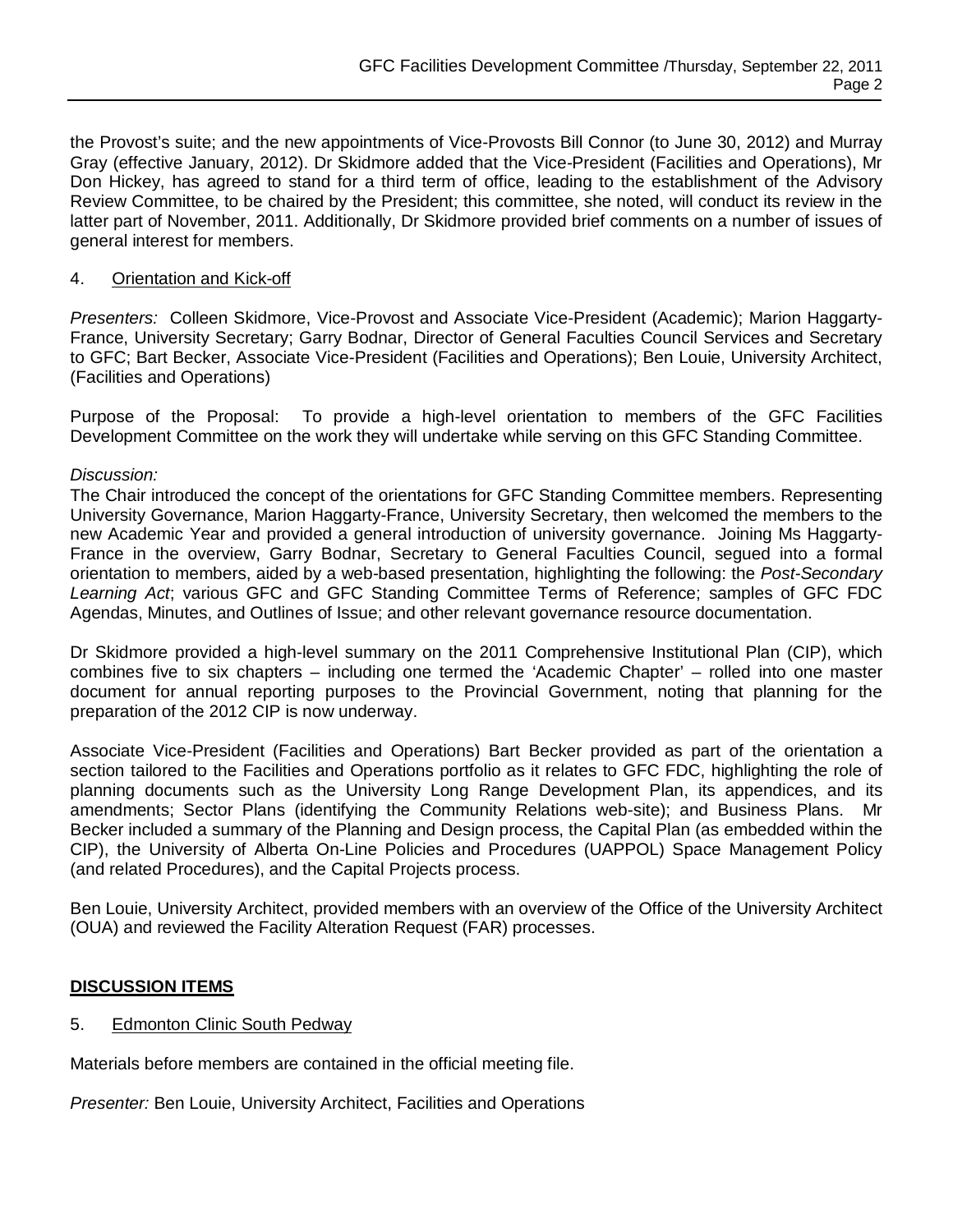*Purpose of the Proposal:* To inform GFC Facilities Development Committee regarding pedway design and integration into the university environment.

### *Discussion:*

Mr Louie introduced the item, commenting on the recent opening of the Edmonton Clinic Health Academy (ECHA); he noted that this project was originally conceived as two buildings, with the Pedway connection always in the vision and design. The Pedway project provides linkage between two facilities, the LRT system and the University Hospital, enabling connectivity, safety, and convenience for all university members and commuters. Mr Louie identified all partners/stake-holders involved with the planning and design processes. Members were provided with a handout illustrating the associated design drawings. Mr Louie responded to a general question on pedway accessibility for the Health Sciences/Jubilee Auditorium station.

### 6. Student Study Space Annual Report 2009-2010

Materials before members are contained in the official meeting file.

*Presenter:* Ben Louie, University Architect, Facilities and Operations

*Purpose of the Proposal:* To apprise the GFC Facilities Development Committee on statistics pertaining to available student study space on University of Alberta Campuses.

### *Discussion:*

Mr Louie introduced this item and provided a comprehensive summary of the Student Study Space Annual Report for 2009-2010, reflecting a compilation of data identifying over 13,000 seats on campus. Mr Louie reported on the lengthy review process, assisted by Faculties, that resulted in the best count as possible, noting that during this reporting period the University of Alberta was involved in a major construction mode which had created an impact on the number of study spaces. Future reports will include new developments, including the Katz Group Centre for Pharmacy and Health Research, East Campus Village, the Centennial Centre for Interdisciplinary Sciences (CCIS), and Edmonton Clinic Health Academy (ECHA).

Plans are underway to engage the campus community in broad consultation and input opportunities, including student forums, to generate significant feedback on improving quiet spaces and quality functionality and increasing numbers of student study spaces. Collaborative efforts with Faculties and auxiliary units will continue to integrate solutions as new buildings come into development.

Associate Vice-President (Facilities and Operations) Becker commented on the GFC FDC Subcommittee on Learning Spaces established to identify individual study spaces as well as to seek the creation of zones for small study group areas intended to provide new and different types of student–collaborative study spaces. Dr Skidmore added that she is assuming the lead (from Past Deputy Provost Dru Marshall) and is working to complete the final draft of the Subcommittee Report. She indicated that the report will move through various advisory and governance committees in order to garner a broad range of student/faculty feedback. Following this consultation process, a decision will be made whether or not to reconvene the Subcommittee or to forward the report to GFC FDC for action and approval. Dr Skidmore stated her Office would be seeking advice from University Governance on the governance routing for approval.